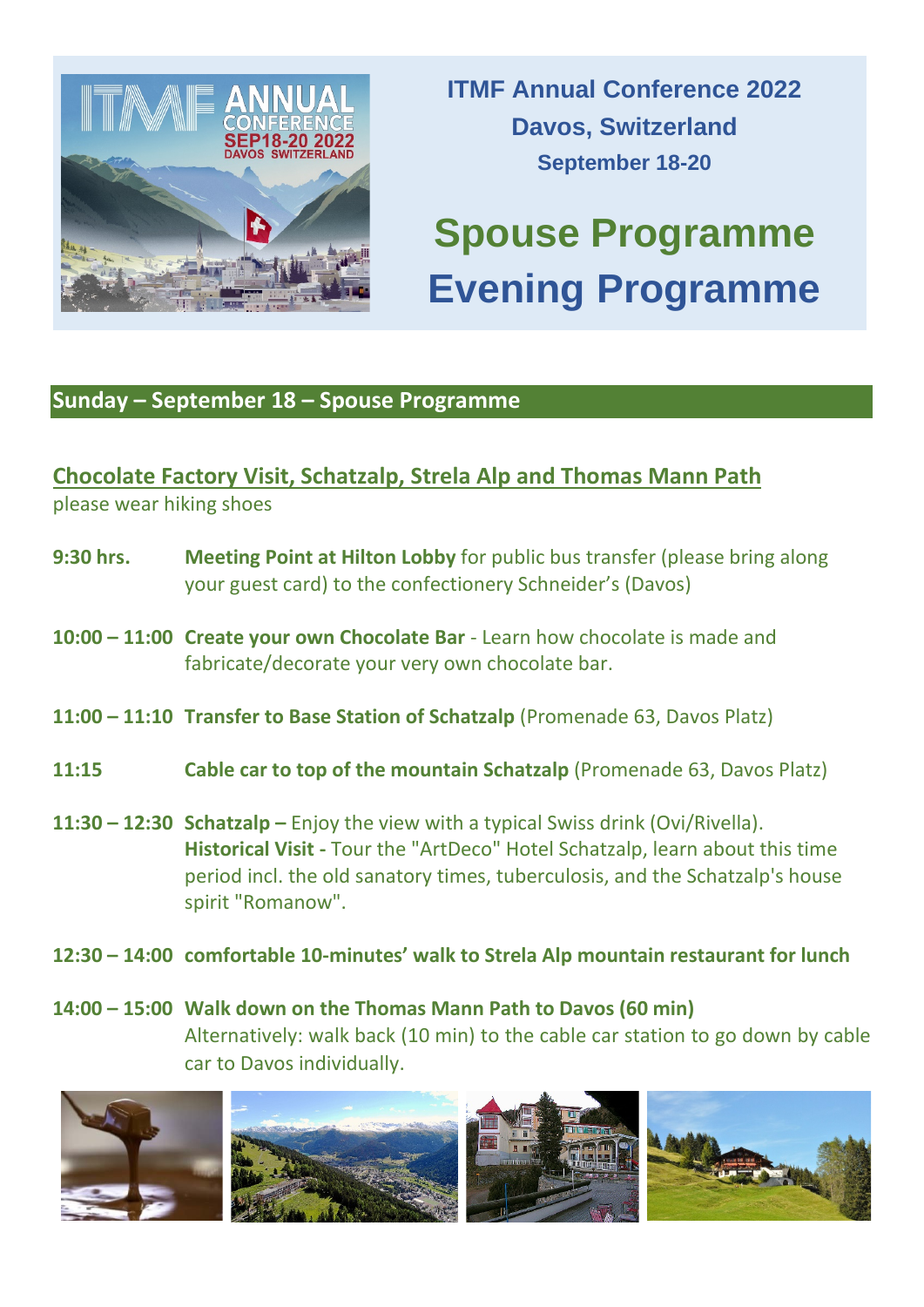## **Sunday – September 18 – Evening programme (delegates and spouses)**

#### **Welcome Evening at the "Fuxägufer" (Where Foxes Hide) (18:30 – 23:00 hrs.)**

#### **Venue: Mountain Chalet Restaurant Fuxägufer**, **Jakobshorn, Davos Dress Code**: Warm cloth, very good walking shoes



- individual transfer (public bus or by foot) to the meeting point base station Jakobshorn
- meeting point: base station Jakobshorn (mulled wine)
- ascent with cable car
- by car to Fuxägufer
- reception with traditional music on the terrace (outdoors) of the charming mountain chalet Fuxägufer (meaning of the name: where foxes hide)
- buffet dinner (indoors) at the chalet
- return by car to Jakobshorn gondola or optional torch relay (20 min walk good shoes) to the the Jakobshorn gondola
- descent with Jakobshorn gondola
- individual return to the hotels (public bus or by foot)



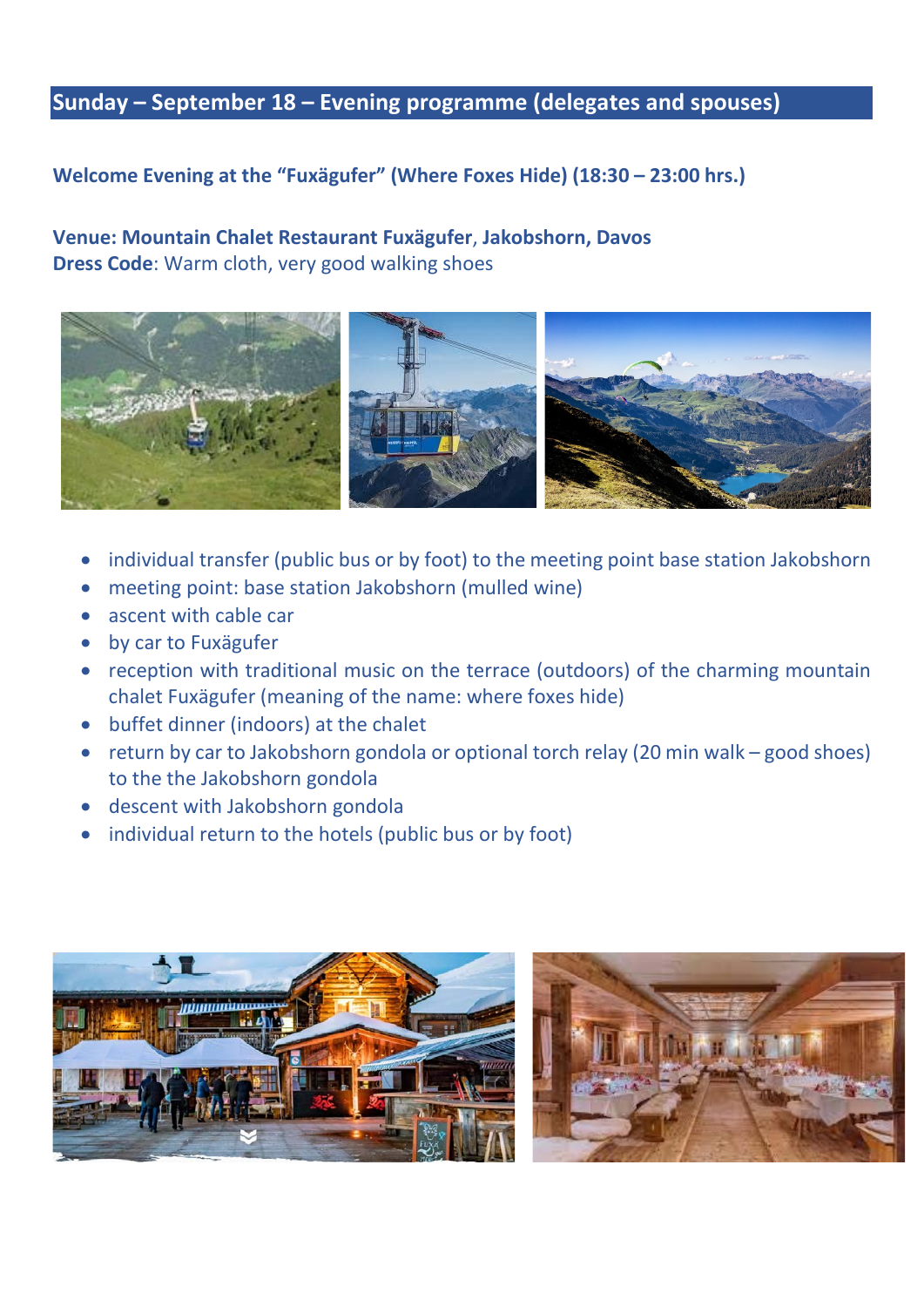### **Monday – September 19 – Spouse Programme**

## **Visit to Klosters** (09.30 – 16.00 hrs.)

09:30 Meet at Hilton Lobby for bus transfer Davos - Klosters

10:30 Horse Carriage to Alp Garfiun

11:30 Cheese Tasting Alp Garfiun

12:00 Transfer Alp Garfiun to Restaurant Alpenrösli

12:30 Lunch at Chalet Alpenrösli

14:00 Walk down (45 min) to Klosters Dorf (Village) and back to the hotels (back at hotel around 16:00 hrs.) alternatively bus transfer from Alpenrösli back to Davos (back in Davos at around 14:45 hrs.)



## **Monday – September 19 – Evening Programme (delegates and spouses)**

#### **Dinner at the Morosani Hotel Schweizerhof Davos**



| Individual arrival at the Morosani Hotel Schweizerhof (Promenade 50, Davos) |                                        |
|-----------------------------------------------------------------------------|----------------------------------------|
| $18.30 - 19.30$                                                             | <b>Reception at the Morosani Hotel</b> |
| $19.30 - 22.30$                                                             | Dinner & Fashion Show                  |
| Individual return to the hotels (public bus or by foot)                     |                                        |